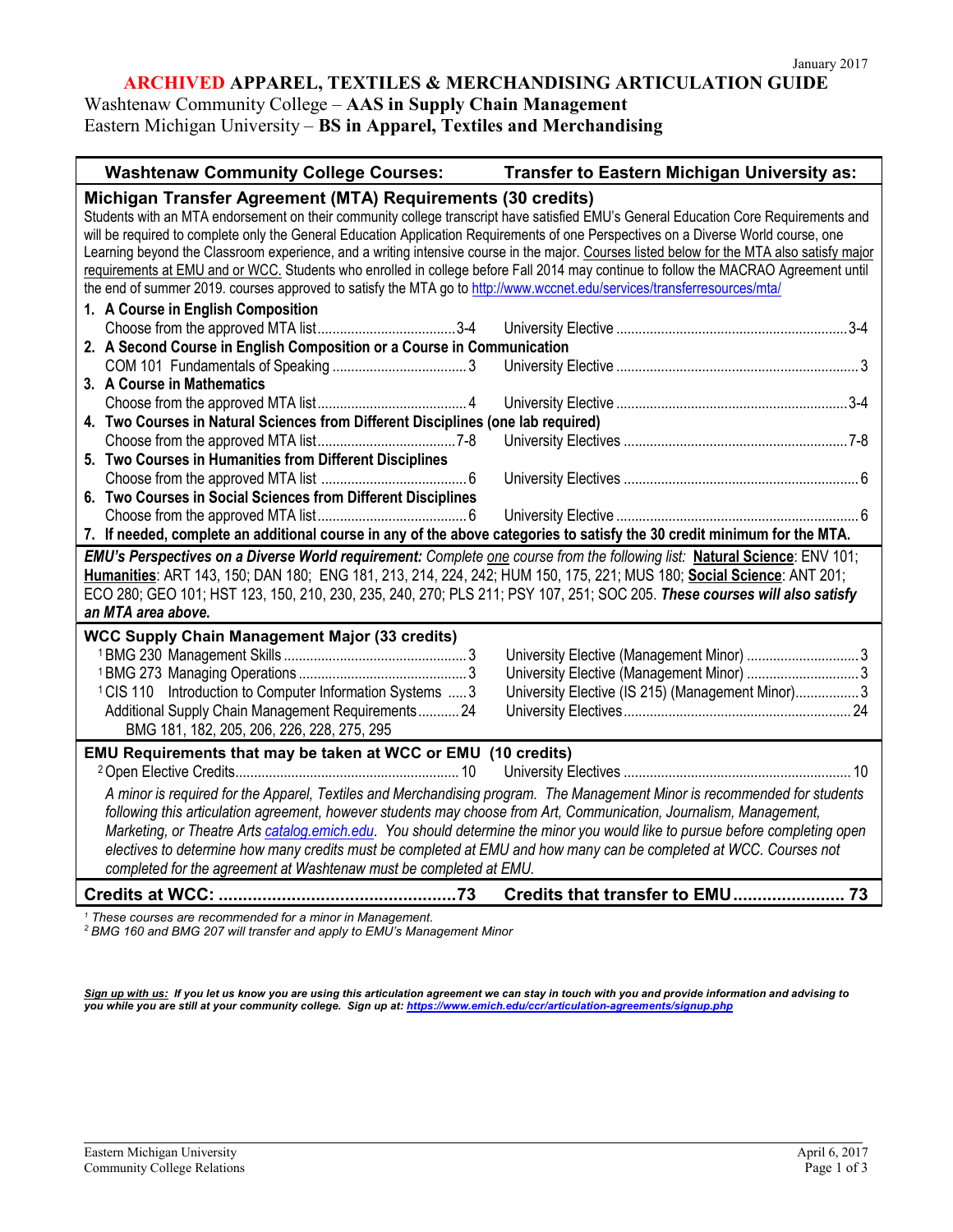# **ARCHIVED APPAREL, TEXTILES & MERCHANDISING ARTICULATION GUIDE**

Washtenaw Community College – **AAS in Supply Chain Management** Eastern Michigan University – **BS in Apparel, Textiles and Merchandising**

| <b>Completion of EMU's Apparel, Textiles and</b>                                                                               |              |                                                                                                     |                |
|--------------------------------------------------------------------------------------------------------------------------------|--------------|-----------------------------------------------------------------------------------------------------|----------------|
| <b>Merchandising Program</b>                                                                                                   |              |                                                                                                     |                |
| <b>Major Requirements</b>                                                                                                      | (45 credits) | Sample Sequence for completing the program:                                                         |                |
| Core Courses (27 credits)                                                                                                      |              | Courses may not be offered every semester. Consult a<br>program advisor to plan a program of study. |                |
| COT 300W Research and Writing: Technology Career Persp 3                                                                       |              | <b>Fall Semester Start</b>                                                                          | $(15$ Credits) |
| ATM 118                                                                                                                        |              | ATM 118                                                                                             |                |
| Intro to Apparel and Textile Merchandising 3<br><b>ATM 145</b>                                                                 |              | ATM 212                                                                                             |                |
| <b>ATM 212</b><br>Textile Science I: Fibers & Yarns3                                                                           |              | ATM Elective Courses and/or Minor Requirements 9                                                    |                |
| <b>ATM 255</b>                                                                                                                 |              | <b>Winter Semester</b>                                                                              | (12 Credits)   |
| <b>ATM 312</b><br>Textile Science II: Fabric Form, Dyeing, Finish  3                                                           |              |                                                                                                     |                |
| <b>ATM 345</b><br>Merchandise Planning and Control3                                                                            |              | ATM 145                                                                                             |                |
| <b>ATM 355</b><br>Application of Merchandising Practices3                                                                      |              | W (concurrent prereqs: ATM 145, 212)3<br><b>ATM 312</b>                                             |                |
|                                                                                                                                |              | <b>ATM 355</b>                                                                                      |                |
| <b>Elective Courses (18 credits)</b>                                                                                           |              | <b>Fall Semester</b>                                                                                | (12 Credits)   |
| Select eighteen credits from the following:                                                                                    |              | <b>ATM 255</b>                                                                                      |                |
| ATM 105                                                                                                                        |              |                                                                                                     |                |
| <b>ATM 135</b>                                                                                                                 |              |                                                                                                     |                |
| <b>ATM 200</b><br>Aesthetics & Design for the Apparel Industry 3                                                               |              | ATM Elective Courses and/or Minor Requirements3                                                     |                |
| <b>ATM 265</b><br>Merchandising of Interior Furnishings3                                                                       |              | <b>Winter Semester</b>                                                                              | (12 Credits)   |
| <b>ATM 271</b><br>Woven Structures and Design3                                                                                 |              | ATM Elective Courses and/or Minor Requirements 12                                                   |                |
| ATM 302<br>Fashion Manufacturing Techniques3                                                                                   |              |                                                                                                     |                |
| Design and Production of a Fashion Show3<br><b>ATM 372</b>                                                                     |              | <b>Winter Semester Start</b>                                                                        | (15 Credits)   |
| <b>ATM 380</b>                                                                                                                 |              | ATM 118                                                                                             |                |
| <b>ATM 390</b>                                                                                                                 |              |                                                                                                     |                |
| <b>ATM 392</b>                                                                                                                 |              | ATM Elective Courses and/or Minor Requirements 9                                                    |                |
| <b>ATM 404</b>                                                                                                                 |              | <b>Fall Semester</b>                                                                                | (12 Credits)   |
| <b>ATM 439</b>                                                                                                                 |              | ATM 145                                                                                             |                |
| <b>Minor Requirements</b>                                                                                                      | (6 credits)  | ATM 212                                                                                             |                |
|                                                                                                                                |              | ATM 255                                                                                             |                |
| <sup>2</sup> Management Minor                                                                                                  |              | ATM Elective Courses and/or Minor Requirements3                                                     |                |
| MGMT 384 Human Resource Management 3                                                                                           |              | <b>Winter Semester</b>                                                                              | (12 Credits)   |
| MGMT 386 Organizational Behavior and Theory3<br>If BMG 160, 207 and 6 additional approved credits for MGMT are not transferred |              | W (concurrent prereqs: ATM 145, 212)3<br>ATM 312                                                    |                |
| to EMU, additional courses must be taken at EMU if a Management Minor is                                                       |              | ATM 345                                                                                             |                |
| desired.                                                                                                                       |              | ATM 355                                                                                             |                |
|                                                                                                                                |              | ATM Elective Courses and/or Minor Requirements3                                                     |                |
|                                                                                                                                |              | <b>Fall Semester</b>                                                                                | (12 Credits)   |
|                                                                                                                                |              |                                                                                                     |                |
|                                                                                                                                |              | ATM Elective Courses and/or Minor Requirements9                                                     |                |
|                                                                                                                                |              |                                                                                                     |                |
|                                                                                                                                |              |                                                                                                     |                |

*<sup>1</sup> Satisfies EMU's LBC requirement*

*<sup>2</sup> A minor is required for the Apparel, Textiles and Merchandising program. The Management Minor is recommended for students following this articulation agreement, however students may choose from Art, Communication, Journalism, Management, Marketing, or Theatre Arts catalog.emich.edu. Courses not completed for the minor at WCC must be completed at EMU.*

*\* A minimum of 124 credits is required to graduate. If sufficient credits are not transferred, additional credits will be required at EMU to satisfy the 124 credit minimum.*